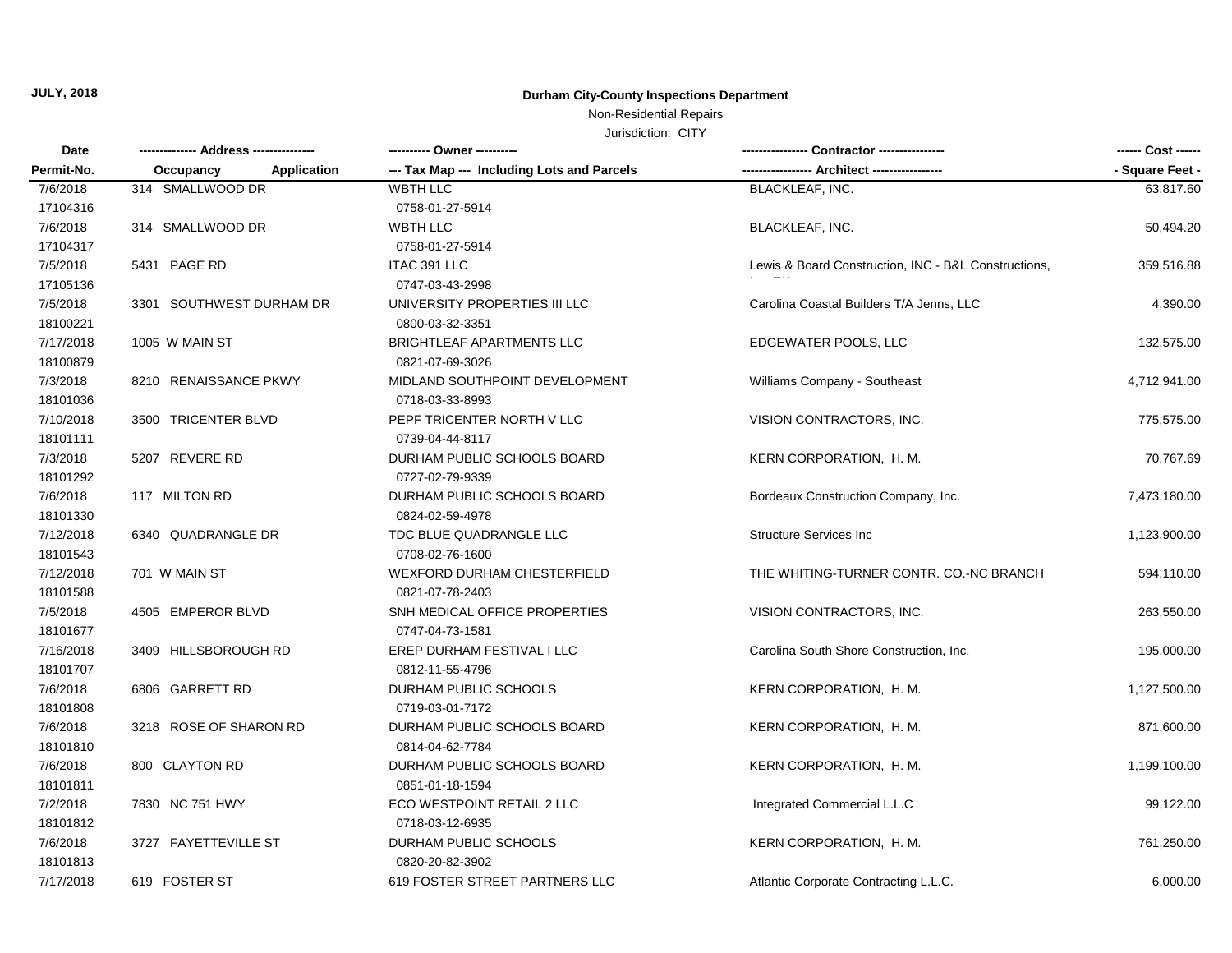## Non-Residential Repairs

| Date       |                          |                                            |                                       | ------ Cost ------ |
|------------|--------------------------|--------------------------------------------|---------------------------------------|--------------------|
| Permit-No. | Application<br>Occupancy | --- Tax Map --- Including Lots and Parcels |                                       | - Square Feet -    |
| 18101887   |                          | 0822-08-90-0077                            |                                       |                    |
| 7/25/2018  | 1043 LIPPINCOTT RD       | MERITAGE HOMES OF THE                      | Meritage Homes of the Carolinas, Inc. | 2,000.00           |
| 18102008   |                          | 0749-01-19-8398                            |                                       |                    |
| 7/10/2018  | 316 W GEER ST            | LTH INVESTMENTS LLC                        | FORCE CONSTRUCTION CO, INC            | 289,207.00         |
| 18102181   |                          | 0822-20-90-8318                            |                                       |                    |
| 7/27/2018  | 110 N CORCORAN ST        | DURHAM CITY CENTER II LLC                  | <b>GATEWAY BUILDING COMPANY</b>       | 303,446.00         |
| 18102244   |                          | 0821-08-97-2317                            |                                       |                    |
| 7/11/2018  | 1004 BIRCHBARK RD        | PULTE HOME COMPANY LLC                     | Pulte Home Company, LLC               | 10,000.00          |
| 18102305   |                          | 0811-13-13-1699                            |                                       |                    |
| 7/3/2018   | 6813 FAYETTEVILLE RD     | P F CHANGS CHINA BISTRO INC                | DLP CONSTRUCTION CO., INC.            | 217,104.00         |
| 18102331   |                          | 0718-04-84-7061.L01                        |                                       |                    |
| 7/3/2018   | 3601 RIDGE RD            | DURHAM ACADEMY INC                         | WILSON, C.T., CONST. CO.              | 87,780.00          |
| 18102336   |                          | 0801-03-90-6758                            |                                       |                    |
| 7/5/2018   | 3510 SANDY CREEK DR      | <b>CITY OF DURHAM</b>                      | INFINITY COMMUNICATIONS NC LLC        | 17,952.00          |
| 18102358   |                          | 0800-01-97-2860                            |                                       |                    |
| 7/10/2018  | 4900 PROSPECTUS DR       | HARROD PROPERTIES III LLC                  | Harrod and Assoc. Constructors, Inc.  | 115,050.00         |
| 18102406   |                          | 0738-03-11-5190                            |                                       |                    |
| 7/3/2018   | 5425 PAGE RD             | CHURCHILL PLACE OFFICE VENTURE             | <b>Barringer Construction, LLC</b>    | 1,718,926.00       |
| 18102418   |                          | 0747-04-43-7822                            |                                       |                    |
| 7/11/2018  | 730 RIGSBEE AVE          | UNCOLA EMPIRE LANDLORD LLC                 | EMPIRE HARDHAT CONSTRUCTION, INC.     | 22,500.00          |
| 18102492   |                          | 0822-20-90-6192                            |                                       |                    |
| 7/5/2018   | 1811 CAMDEN              | <b>CITY OF DURHAM</b>                      | RIGGS-HARROD BUILDERS                 | 1,891,819.00       |
| 18102500   |                          | 0832-09-97-3359                            |                                       |                    |
| 7/3/2018   | 3643 N ROXBORO ST        | <b>COUNTY OF DURHAM</b>                    | WILSON, C.T., CONST. CO.              | 1,332,985.00       |
| 18102512   |                          | 0823-17-82-9096                            |                                       |                    |
| 7/16/2018  | 101 WANNAMAKER DR        | <b>DUKE UNIVERSITY</b>                     | MITCHELL, O C, JR., INC.              | 154,176.00         |
| 18102548   |                          | 0811-07-57-6992                            |                                       |                    |
| 7/9/2018   | 8200 RENAISSANCE PKY     | MIDLAND SOUTHPOINT DEVELOPMENT             | MORRIS CONSTRUCTION CONSULTANTS, LLC. | 90,118.00          |
| 18102549   |                          | 0718-03-33-8993                            |                                       |                    |
| 7/12/2018  | 4251 N ROXBORO ST        | COMMUNITY NATIONAL BANK                    | RIGGS-HARROD BUILDERS                 | 307,521.00         |
| 18102586   |                          | 0823-12-87-3387                            |                                       |                    |
| 7/2/2018   | 5003 S MIAMI BLVD        | TR CENTRAL PARK LLC                        | Command Construction Services, Inc.   | 5,673.00           |
| 18102638   |                          | 0747-02-56-1987                            |                                       |                    |
| 7/18/2018  | 4621 LUMLEY RD           | PULTE HOME COMPANY LLC                     | <b>GIANT DEVELOPMENT</b>              | 1,000.00           |
| 18102640   |                          | 0749-03-84-7369                            |                                       |                    |
| 7/31/2018  | 800 TAYLOR ST            | LRC CORDOBA LLC                            | RCI Builders, Inc.                    | 268,967.00         |
| 18102654   |                          | 0831-10-25-6639                            |                                       |                    |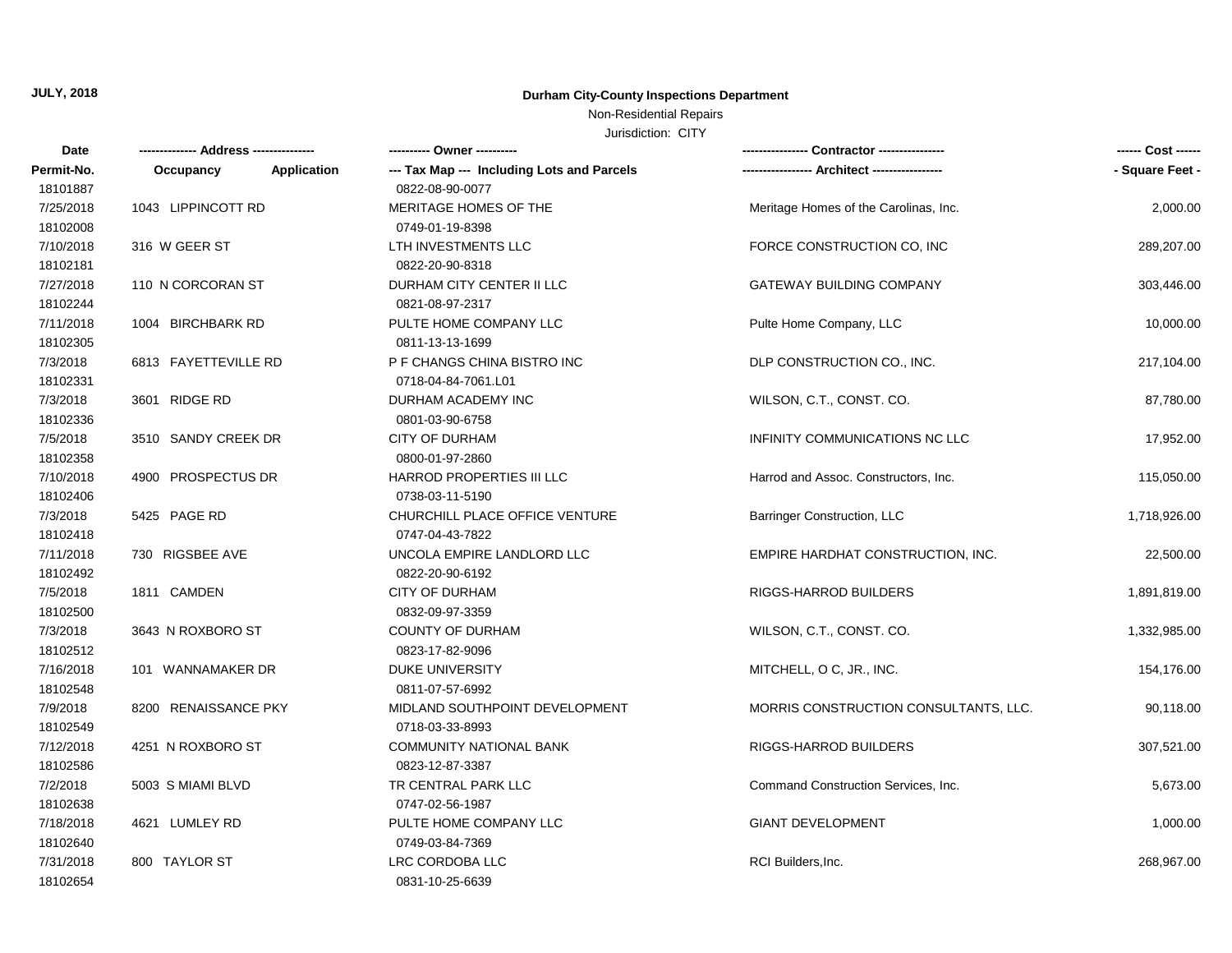# Non-Residential Repairs

| Date       |                                 |                                            |                                                     | ------ Cost ------ |
|------------|---------------------------------|--------------------------------------------|-----------------------------------------------------|--------------------|
| Permit-No. | <b>Application</b><br>Occupancy | --- Tax Map --- Including Lots and Parcels |                                                     | - Square Feet -    |
| 7/12/2018  | 3 GENOME CT                     | <b>DUKE UNIVERSITY</b>                     | BALFOUR BEATTY CONSTRUCTION-DURHAM                  | 131,839.00         |
| 18102656   |                                 | 0811-07-57-6992                            |                                                     |                    |
| 7/13/2018  | 109 N CHURCH ST                 | PARRISH RUNAWAY LLC                        | TP Triangle Construction, LLC                       | 175,000.64         |
| 18102660   |                                 | 0821-12-97-7026                            |                                                     |                    |
| 7/16/2018  | 3400 CROASDAILE DR              | 3400 CROASDAILE DRIVE                      | Marlin Development Group, Inc., Marlin Design Build | 31,923.00          |
| 18102702   |                                 | 0812-01-48-1553.004                        |                                                     |                    |
| 7/5/2018   | 4005 HOLT SCHOOL RD             | <b>FOUNDATION CAPITAL RESOURCES</b>        | Dionne Blackwell                                    | 1.00               |
| 18102716   |                                 | 0823-07-78-3839                            |                                                     |                    |
| 7/5/2018   | 40 DUKE MEDICINE CIR            | <b>DUKE UNIVERSITY</b>                     | DUKE UNIVERSITY HEALTH SYSTEM, INC.                 | 120,931.00         |
| 18102728   |                                 | 0811-07-57-6992                            |                                                     |                    |
| 7/31/2018  | 4810 HOPE VALLEY RD             | PGP HOPE VALLEY POINTE LLC                 | Michael Lopes                                       | 22,400.00          |
| 18102729   |                                 | 0719-03-20-2348.010                        |                                                     |                    |
| 7/12/2018  | 1004 BEYER PL                   | ASHTON RALEIGH RESIDENTIAL LLC             | Ashton Raleigh Residential L.L.C.                   | 10,000.00          |
| 18102743   |                                 | 0749-01-19-2347                            |                                                     |                    |
| 7/17/2018  | 2905 MERIDIAN PKWY              | RC MERIDIAN LLC                            | BEAM, J. D., INC.                                   | 99,110.00          |
| 18102762   |                                 | 0738-01-07-5602                            |                                                     |                    |
| 7/6/2018   | 3325 N ROXBORO RD               | LA MARQUEZA LLC                            | <b>GOODWIN REFRIGERATION SERVICES INC.</b>          | 24,582.00          |
| 18102763   |                                 | 0833-17-11-9069                            |                                                     |                    |
| 7/3/2018   | 530 FOSTER ST                   | DPR LIBERTY WAREHOUSE LLC                  | <b>GATEWAY BUILDING COMPANY</b>                     | 139,362.00         |
| 18102764   |                                 | 0821-08-99-3476                            |                                                     |                    |
| 7/27/2018  | 4820 EMPEROR BLVD               | FSP EMPEROR BOULVARD LIMITED               | TRI PROPERTIES CONST. SERVICES, LLC                 | 2,529,164.25       |
| 18102806   |                                 | 0747-04-75-3410                            |                                                     |                    |
| 7/31/2018  | 4050 PATRIOT DR                 | <b>SCP PATRIOT II LLC</b>                  | SITESCAPES, LLC.                                    | 9,000.00           |
| 18102814   |                                 | 0748-04-65-6682                            |                                                     |                    |
| 7/6/2018   | 201 SCIENCE DR                  | DUKE UNIVERSITY                            | MITCHELL, O C, JR., INC.                            | 21,891.00          |
| 18102842   |                                 | 0811-07-57-6992                            |                                                     |                    |
| 7/26/2018  | 2100 CHAPEL HILL RD             | LAKEWOOD BAPTIST CHURCH                    | W.L. BISHOP CONSTRUCTION CO                         | 162,782.00         |
| 18102856   |                                 | 0821-13-03-9836                            |                                                     |                    |
| 7/18/2018  | 3705 SOUTHWEST DURHAM DR        | <b>BOULEVARD FOREST &amp; TREES LLC</b>    | <b>BLACKLEAF, INC.</b>                              | 8,108.00           |
| 18102923   |                                 | 0800-04-51-9472                            |                                                     |                    |
| 7/18/2018  | 3705 SOUTHWEST DURHAM DR        | <b>BOULEVARD FOREST &amp; TREES LLC</b>    | BLACKLEAF, INC.                                     | 18,522.00          |
| 18102924   |                                 | 0800-04-51-9472                            |                                                     |                    |
| 7/18/2018  | 3705 SOUTHWEST DURHAM DR        | <b>BOULEVARD FOREST &amp; TREES LLC</b>    | <b>BLACKLEAF, INC.</b>                              | 5,377.00           |
| 18102925   |                                 | 0800-04-51-9472                            |                                                     |                    |
| 7/18/2018  | 3705 SOUTHWEST DURHAM DR        | <b>BOULEVARD FOREST &amp; TREES LLC</b>    | BLACKLEAF, INC.                                     | 6,820.00           |
| 18102926   |                                 | 0800-04-51-9472                            |                                                     |                    |
| 7/18/2018  | 3705 SOUTHWEST DURHAM DR        | <b>BOULEVARD FOREST &amp; TREES LLC</b>    | BLACKLEAF, INC.                                     | 39,105.00          |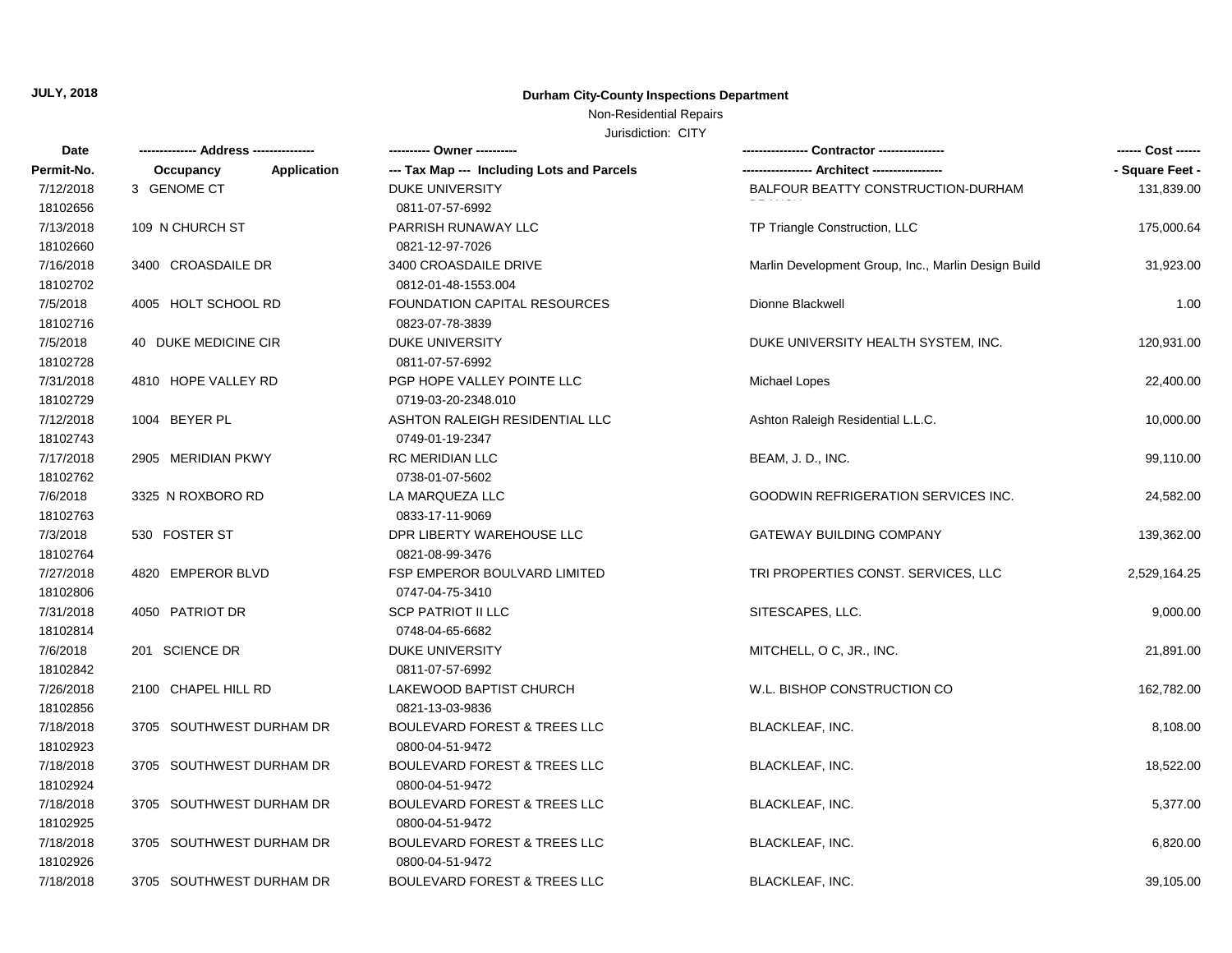### Non-Residential Repairs

| Date       | ------------- Address -------------- |             | ---------- Owner ----------                |                                       | ------ Cost ------ |
|------------|--------------------------------------|-------------|--------------------------------------------|---------------------------------------|--------------------|
| Permit-No. | Occupancy                            | Application | --- Tax Map --- Including Lots and Parcels | -- Architect ----------               | - Square Feet -    |
| 18102927   |                                      |             | 0800-04-51-9472                            |                                       |                    |
| 7/18/2018  | 3705 SOUTHWEST DURHAM DR             |             | <b>BOULEVARD FOREST &amp; TREES LLC</b>    | BLACKLEAF, INC.                       | 3,665.00           |
| 18102928   |                                      |             | 0800-04-51-9472                            |                                       |                    |
| 7/18/2018  | 3705 SOUTHWEST DURHAM DR             |             | <b>BOULEVARD FOREST &amp; TREES LLC</b>    | <b>BLACKLEAF, INC.</b>                | 67,595.00          |
| 18102929   |                                      |             | 0800-04-51-9472                            |                                       |                    |
| 7/18/2018  | 3705 SOUTHWEST DURHAM DR             |             | <b>BOULEVARD FOREST &amp; TREES LLC</b>    | <b>BLACKLEAF, INC.</b>                | 2,236.00           |
| 18102930   |                                      |             | 0800-04-51-9472                            |                                       |                    |
| 7/18/2018  | 3705 SOUTHWEST DURHAM DR             |             | <b>BOULEVARD FOREST &amp; TREES LLC</b>    | <b>BLACKLEAF, INC.</b>                | 8,448.00           |
| 18102931   |                                      |             | 0800-04-51-9472                            |                                       |                    |
| 7/18/2018  | 3705 SOUTHWEST DURHAM DR             |             | <b>BOULEVARD FOREST &amp; TREES LLC</b>    | <b>BLACKLEAF, INC.</b>                | 5,632.00           |
| 18102932   |                                      |             | 0800-04-51-9472                            |                                       |                    |
| 7/18/2018  | 3705 SOUTHWEST DURHAM DR             |             | <b>BOULEVARD FOREST &amp; TREES LLC</b>    | <b>BLACKLEAF, INC.</b>                | 3,608.00           |
| 18102933   |                                      |             | 0800-04-51-9472                            |                                       |                    |
| 7/30/2018  | 2400 PRATT ST                        |             | <b>DUKE UNIVERSITY</b>                     | BRIDGEPOINT GENERAL CONTRACTING, INC. | 76,650.00          |
| 18102951   |                                      |             | 0812-16-93-0006                            |                                       |                    |
| 7/17/2018  | 2116 ANGIER AVE                      |             | SHVF EAST DURHAM 1 LLC                     | ROMEO GUEST ASSOC. INC                | 346,560.00         |
| 18102973   |                                      |             | 0831-19-62-3254                            |                                       |                    |
| 7/19/2018  | 7125 CROWN PKWY                      |             | AVH BETHPAGE LLC                           | <b>BLACKLEAF, INC.</b>                | 10,395.00          |
| 18102975   |                                      |             | 0758-03-05-9065                            |                                       |                    |
| 7/17/2018  | 5207 REVERE RD                       |             | DURHAM PUBLIC SCHOOLS BOARD                | Harrod and Assoc. Constructors, Inc.  | 202,500.00         |
| 18102978   |                                      |             | 0727-02-79-9339                            |                                       |                    |
| 7/30/2018  | 2335 PRESIDENTIAL DR                 |             | SUMMIT CHURCH HOMESTEAD                    | Heritage Leadership Academy           | 1.00               |
| 18102984   |                                      |             | 0749-04-72-1303                            |                                       |                    |
| 7/27/2018  | 6910 FAYETTEVILLE RD                 |             | SOUTHPOINT MALL LLC                        | Management Resource Systems, Inc.     | 421,807.00         |
| 18103022   |                                      |             | 0718-04-64-7018                            |                                       |                    |
| 7/18/2018  | 3707 GARRETT RD                      |             | <b>CRESSET BAPTIST CHURCH</b>              | PULLEN, R.L. & ASSOCIATES             | 271,370.00         |
| 18103024   |                                      |             | 0800-02-88-1900                            |                                       |                    |
| 7/31/2018  | 308 RESEARCH DR                      |             | <b>DUKE UNIVERSITY</b>                     | MITCHELL, O C, JR., INC.              | 180,648.00         |
| 18103026   |                                      |             | 0811-07-57-6992                            |                                       |                    |
| 7/26/2018  | 2634 DURHAM CHAPEL HILL BLVD         |             | MILLER PROPERTY MANAGEMENT LLC             | Core Construction Southeast, Inc.     | 14,968.00          |
| 18103029   |                                      |             | 0820-05-09-8769                            |                                       |                    |
| 7/30/2018  | 2451 CROASDAILE FARM PKWY            |             | 2451 CROASDAILE FARM PARKWAY               | BERCON BUILDING COMPANY INCORPORATED  | 53,321.00          |
| 18103032   |                                      |             | 0813-04-64-6850                            |                                       |                    |
| 7/27/2018  | 1116 BROAD ST                        |             | <b>ENO VENTURES LLC</b>                    | <b>GATEWAY BUILDING COMPANY</b>       | 42,150.00          |
| 18103034   |                                      |             | 0822-14-44-0904                            |                                       |                    |
| 7/10/2018  | 706 ELLIS RD                         |             | SCANNELL PROPERTIES #320 LLC               | Historic Board & Brick Inc.           | 1,000.00           |
| 18103064   |                                      |             | 0830-12-76-6982.000                        |                                       |                    |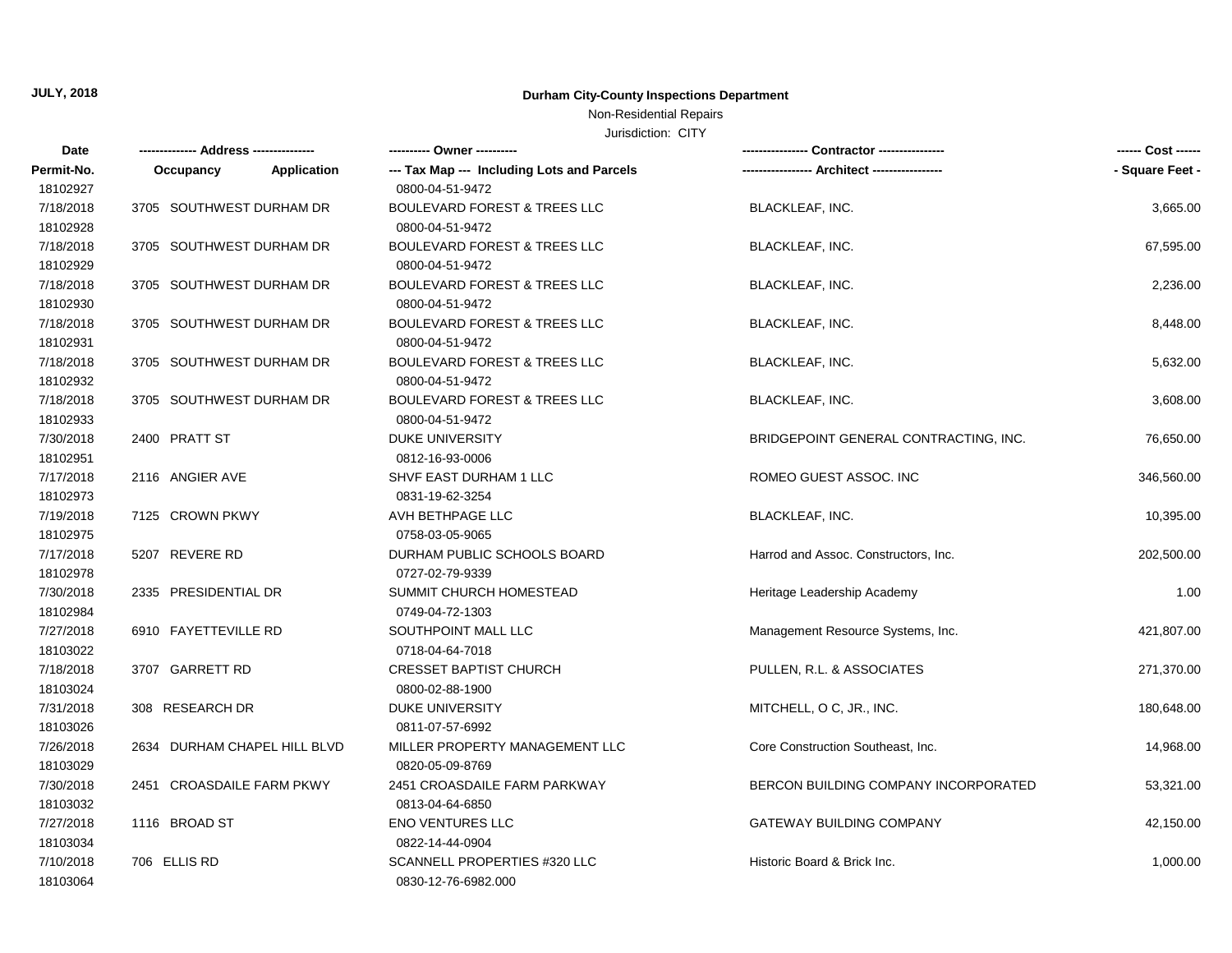## Non-Residential Repairs

| Date       |                   |             | ---------- Owner ----------                |                                | ------ Cost ------ |
|------------|-------------------|-------------|--------------------------------------------|--------------------------------|--------------------|
| Permit-No. | Occupancy         | Application | --- Tax Map --- Including Lots and Parcels |                                | - Square Feet -    |
| 7/16/2018  | 706 ELLIS RD      |             | SCANNELL PROPERTIES #320 LLC               | Historic Board & Brick Inc.    | 1,000.00           |
| 18103078   |                   |             | 0830-12-76-6982.000                        |                                |                    |
| 7/23/2018  | 407 OLD OXFORD RD |             | <b>NAJI AHMED</b>                          | SIGMA GENERAL CONTRACTING, LLC | 1.00               |
| 18103087   |                   |             | 0833-18-32-3314                            |                                |                    |
| 7/23/2018  | 407 OLD OXFORD RD |             | <b>NAJI AHMED</b>                          | SIGMA GENERAL CONTRACTING, LLC | 1.00               |
| 18103089   |                   |             | 0833-18-32-3450                            |                                |                    |
| 7/23/2018  | 300 E MAIN ST     |             | 302 WEST MAIN STREET LLC                   | W.L. BISHOP CONSTRUCTION CO    | 22,000.00          |
| 18103125   |                   |             | 0831-09-06-0571                            |                                |                    |
| 7/16/2018  | 706 ELLIS RD      |             | SCANNELL PROPERTIES #320 LLC               | Historic Board & Brick Inc.    | 1,000.00           |
| 18103163   |                   |             | 0830-12-76-6982.000                        |                                |                    |
| 7/16/2018  | 706 ELLIS RD      |             | SCANNELL PROPERTIES #320 LLC               | Historic Board & Brick Inc.    | 1,000.00           |
| 18103164   |                   |             | 0830-12-76-6982.000                        |                                |                    |
| 7/16/2018  | 706 ELLIS RD      |             | SCANNELL PROPERTIES #320 LLC               | Historic Board & Brick Inc.    | 1,000.00           |
| 18103165   |                   |             | 0830-12-76-6982.000                        |                                |                    |
| 7/16/2018  | 706 ELLIS RD      |             | SCANNELL PROPERTIES #320 LLC               | Historic Board & Brick Inc.    | 1,000.00           |
| 18103166   |                   |             | 0830-12-76-6982.000                        |                                |                    |
| 7/16/2018  | 706 ELLIS RD      |             | SCANNELL PROPERTIES #320 LLC               | Historic Board & Brick Inc.    | 1,000.00           |
| 18103167   |                   |             | 0830-12-76-6982.000                        |                                |                    |
| 7/16/2018  | 706 ELLIS RD      |             | SCANNELL PROPERTIES #320 LLC               | Historic Board & Brick Inc.    | 1,000.00           |
| 18103168   |                   |             | 0830-12-76-6982.000                        |                                |                    |
| 7/16/2018  | 706 ELLIS RD      |             | SCANNELL PROPERTIES #320 LLC               | Historic Board & Brick Inc.    | 1,000.00           |
| 18103169   |                   |             | 0830-12-76-6982.000                        |                                |                    |
| 7/16/2018  | 706 ELLIS RD      |             | SCANNELL PROPERTIES #320 LLC               | Historic Board & Brick Inc.    | 1,000.00           |
| 18103170   |                   |             | 0830-12-76-6982.000                        |                                |                    |
| 7/16/2018  | 706 ELLIS RD      |             | SCANNELL PROPERTIES #320 LLC               | Historic Board & Brick Inc.    | 1,000.00           |
| 18103171   |                   |             | 0830-12-76-6982.000                        |                                |                    |
| 7/16/2018  | 706 ELLIS RD      |             | SCANNELL PROPERTIES #320 LLC               | Historic Board & Brick Inc.    | 1,000.00           |
| 18103172   |                   |             | 0830-12-76-6982.000                        |                                |                    |
| 7/16/2018  | 706 ELLIS RD      |             | SCANNELL PROPERTIES #320 LLC               | Historic Board & Brick Inc.    | 1,000.00           |
| 18103173   |                   |             | 0830-12-76-6982.000                        |                                |                    |
| 7/16/2018  | 706 ELLIS RD      |             | SCANNELL PROPERTIES #320 LLC               | Historic Board & Brick Inc.    | 1,000.00           |
| 18103174   |                   |             | 0830-12-76-6982.000                        |                                |                    |
| 7/16/2018  | 706 ELLIS RD      |             | SCANNELL PROPERTIES #320 LLC               | Historic Board & Brick Inc.    | 1,000.00           |
| 18103175   |                   |             | 0830-12-76-6982.000                        |                                |                    |
| 7/16/2018  | 706 ELLIS RD      |             | SCANNELL PROPERTIES #320 LLC               | Historic Board & Brick Inc.    | 1,000.00           |
| 18103176   |                   |             | 0830-12-76-6982.000                        |                                |                    |
| 7/16/2018  | 706 ELLIS RD      |             | SCANNELL PROPERTIES #320 LLC               | Historic Board & Brick Inc.    | 1,000.00           |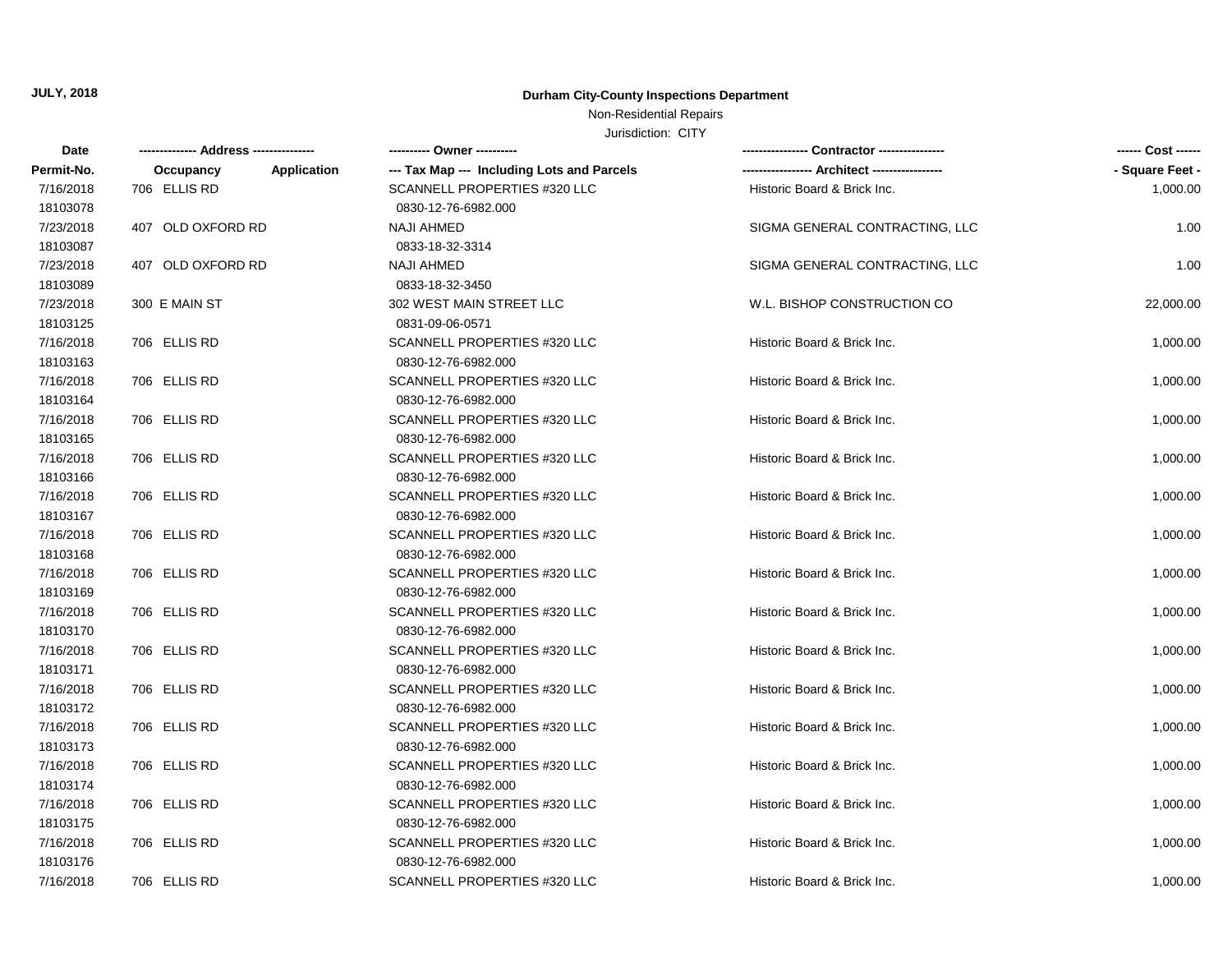## Non-Residential Repairs

| Date       |              |             | ---------- Owner ----------                |                             | ------ Cost ------ |
|------------|--------------|-------------|--------------------------------------------|-----------------------------|--------------------|
| Permit-No. | Occupancy    | Application | --- Tax Map --- Including Lots and Parcels |                             | - Square Feet -    |
| 18103177   |              |             | 0830-12-76-6982.000                        |                             |                    |
| 7/16/2018  | 706 ELLIS RD |             | SCANNELL PROPERTIES #320 LLC               | Historic Board & Brick Inc. | 1,000.00           |
| 18103178   |              |             | 0830-12-76-6982.000                        |                             |                    |
| 7/16/2018  | 706 ELLIS RD |             | SCANNELL PROPERTIES #320 LLC               | Historic Board & Brick Inc. | 1,000.00           |
| 18103179   |              |             | 0830-12-76-6982.000                        |                             |                    |
| 7/16/2018  | 706 ELLIS RD |             | SCANNELL PROPERTIES #320 LLC               | Historic Board & Brick Inc. | 1,000.00           |
| 18103180   |              |             | 0830-12-76-6982.000                        |                             |                    |
| 7/16/2018  | 706 ELLIS RD |             | SCANNELL PROPERTIES #320 LLC               | Historic Board & Brick Inc. | 1,000.00           |
| 18103204   |              |             | 0830-12-76-6982.000                        |                             |                    |
| 7/16/2018  | 706 ELLIS RD |             | SCANNELL PROPERTIES #320 LLC               | Historic Board & Brick Inc. | 1,000.00           |
| 18103205   |              |             | 0830-12-76-6982.000                        |                             |                    |
| 7/16/2018  | 706 ELLIS RD |             | SCANNELL PROPERTIES #320 LLC               | Historic Board & Brick Inc. | 1,000.00           |
| 18103206   |              |             | 0830-12-76-6982.000                        |                             |                    |
| 7/16/2018  | 706 ELLIS RD |             | SCANNELL PROPERTIES #320 LLC               | Historic Board & Brick Inc. | 1,000.00           |
| 18103207   |              |             | 0830-12-76-6982.000                        |                             |                    |
| 7/16/2018  | 706 ELLIS RD |             | SCANNELL PROPERTIES #320 LLC               | Historic Board & Brick Inc. | 1,000.00           |
| 18103208   |              |             | 0830-12-76-6982.000                        |                             |                    |
| 7/16/2018  | 706 ELLIS RD |             | SCANNELL PROPERTIES #320 LLC               | Historic Board & Brick Inc. | 1,000.00           |
| 18103209   |              |             | 0830-12-76-6982.000                        |                             |                    |
| 7/16/2018  | 706 ELLIS RD |             | SCANNELL PROPERTIES #320 LLC               | Historic Board & Brick Inc. | 1,000.00           |
| 18103210   |              |             | 0830-12-76-6982.000                        |                             |                    |
| 7/16/2018  | 706 ELLIS RD |             | SCANNELL PROPERTIES #320 LLC               | Historic Board & Brick Inc. | 1,000.00           |
| 18103211   |              |             | 0830-12-76-6982.000                        |                             |                    |
| 7/16/2018  | 706 ELLIS RD |             | SCANNELL PROPERTIES #320 LLC               | Historic Board & Brick Inc. | 1,000.00           |
| 18103212   |              |             | 0830-12-76-6982.000                        |                             |                    |
| 7/18/2018  | 706 ELLIS RD |             | SCANNELL PROPERTIES #320 LLC               | Historic Board & Brick Inc. | 1,000.00           |
| 18103224   |              |             | 0830-12-76-6982.000                        |                             |                    |
| 7/18/2018  | 706 ELLIS RD |             | SCANNELL PROPERTIES #320 LLC               | Historic Board & Brick Inc. | 1,000.00           |
| 18103225   |              |             | 0830-12-76-6982.000                        |                             |                    |
| 7/18/2018  | 706 ELLIS RD |             | SCANNELL PROPERTIES #320 LLC               | Historic Board & Brick Inc. | 1,000.00           |
| 18103226   |              |             | 0830-12-76-6982.000                        |                             |                    |
| 7/18/2018  | 706 ELLIS RD |             | SCANNELL PROPERTIES #320 LLC               | Historic Board & Brick Inc. | 1,000.00           |
| 18103227   |              |             | 0830-12-76-6982.000                        |                             |                    |
| 7/18/2018  | 706 ELLIS RD |             | SCANNELL PROPERTIES #320 LLC               | Historic Board & Brick Inc. | 1,000.00           |
| 18103228   |              |             | 0830-12-76-6982.000                        |                             |                    |
| 7/18/2018  | 706 ELLIS RD |             | SCANNELL PROPERTIES #320 LLC               | Historic Board & Brick Inc. | 1,000.00           |
| 18103229   |              |             | 0830-12-76-6982.000                        |                             |                    |